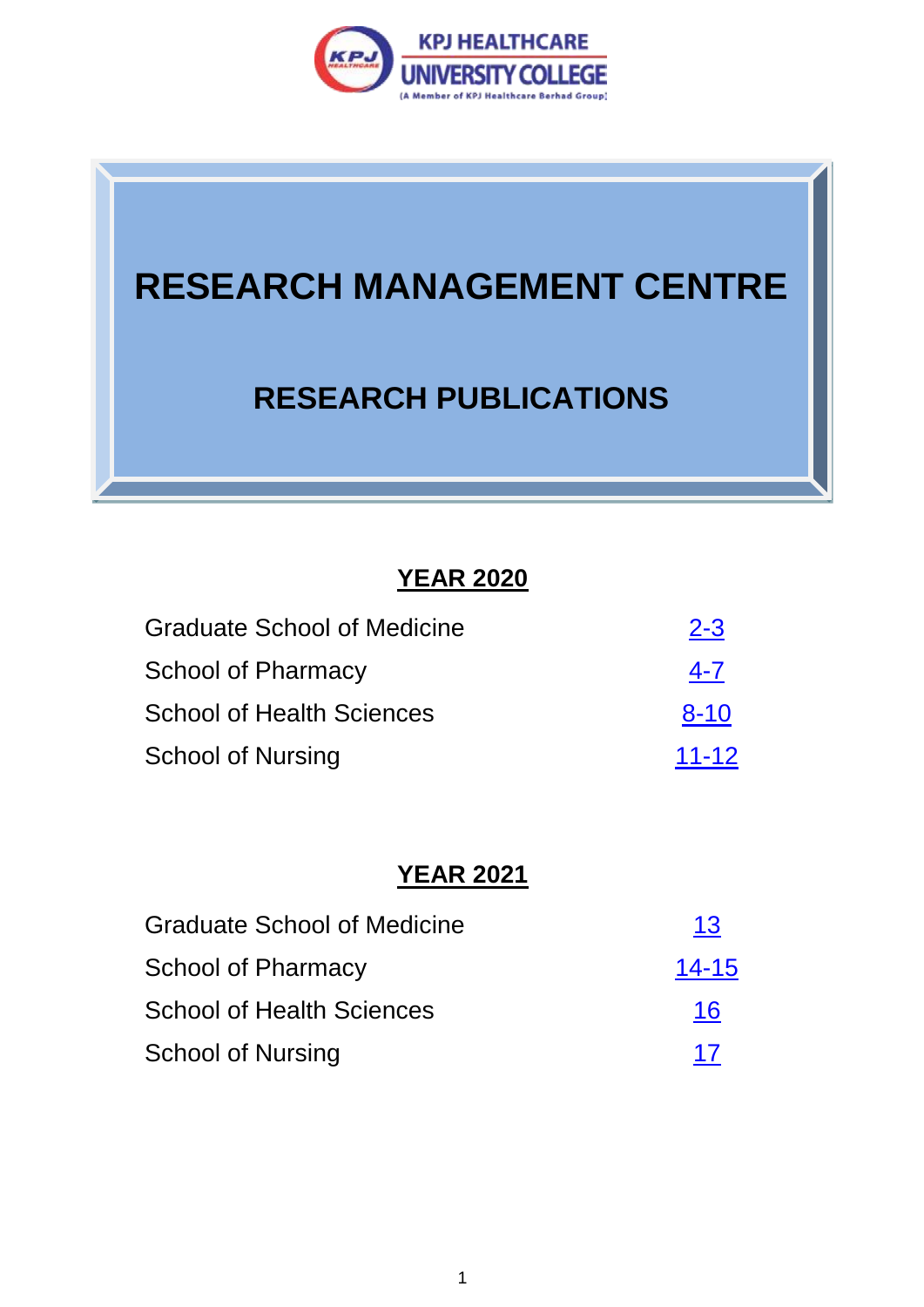

## **PUBLICATION 2020**

#### **GRADUATE SCHOOL OF MEDICINE**

| 1. | Barisan Hadapan Tak Gentar Berdepan COVID-19<br>Author(s): Prof. Emeritus Dato' Dr. Lokman Saim<br>Source : Berita Harian                          | <b>CLICK HERE</b> |
|----|----------------------------------------------------------------------------------------------------------------------------------------------------|-------------------|
| 2. | Negara Tak Ketandusan Doktor Tangani Pandemik<br>Author(s): Prof. Emeritus Dato' Dr. Lokman Saim<br>Source : Berita Harian                         | <b>CLICK HERE</b> |
| 3. | <b>Current and Alternative Therapies for Nasal Mucosa Injury: A</b><br>Review.                                                                     | <b>CLICK HERE</b> |
|    | Author(s): Selvarajah, J., Saim, A., Idrus, R. & Lokanathan, Y.<br>Source : International Journal of Molecular Sciences                            |                   |
| 4. | Miswak and Oral Health: An Evidence-Based Review.<br>Author(s): Nordin, A., Saim, A., Ramli, R., Abdul Hamid, A.,<br>Mohd Nasri, N. W. & Idrus, R. | <b>CLICK HERE</b> |
|    | Source : Saudi Journal of Biological Sciences                                                                                                      |                   |
|    |                                                                                                                                                    |                   |
| 5. | <b>Cardioprotective Effects of Honey and Its Constituent: An</b><br><b>Evidence-Based Review of Laboratory Studies and Clinical</b><br>Trials.     | <b>CLICK HERE</b> |
|    | Author(s): Idrus, R., Veronica Sainik, N. Q. A., Nordin, A., Saim, A. &<br>Sulaiman, N.                                                            |                   |
|    | : International Journal of Environmental Research and Public<br>Source<br><b>Health</b>                                                            |                   |
| 6. | A Review of Smell and Taste Dysfuction in COVID-19 Patients.                                                                                       | <b>CLICK HERE</b> |
|    | Author(s): Danny Kit Chung Wong, Hardip Singh Gendeh, How Kit Thong,<br>Sai Guan Lum, Balwant Singh Gendeh, Aminuddin Saim, Salina<br>Husain       |                   |
|    | : International Journal of Environmental Research and Public<br>Source<br>Health                                                                   |                   |
| 7. | <b>Yolk Sac Tumour with Immature Teratoma of Parapharyngeal</b>                                                                                    | <b>CLICK HERE</b> |
|    | <b>Space Mimicking Chronic Otitis Externa Presentation.</b><br>Author(s): Abdul Halim RK, Lokman Saim, Goh Bee See                                 |                   |

Source : International Medical Journal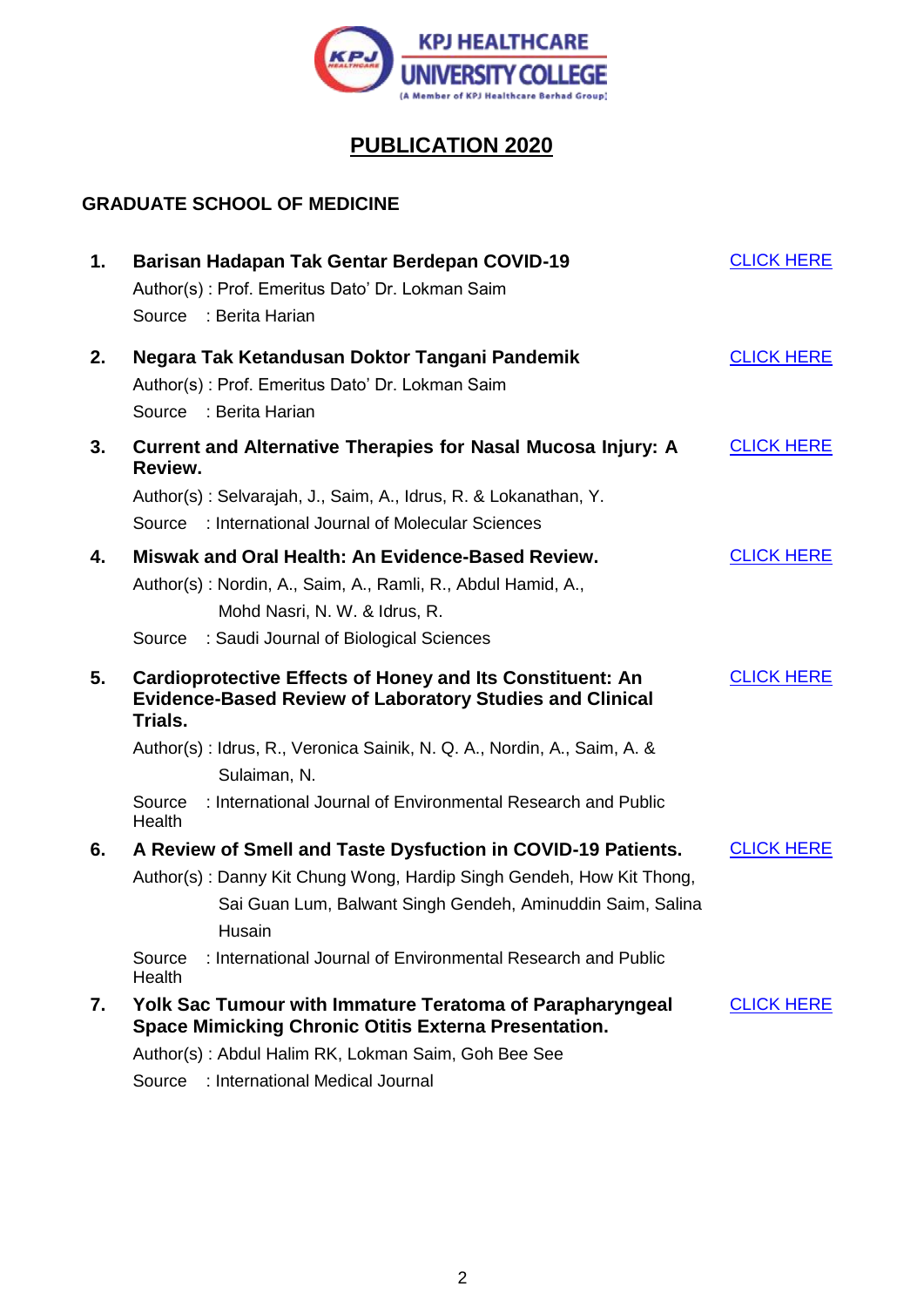

| 8.  | Damage Control Management of latrogenic Esophageal<br>Tear in a Challenging Case of a Re-Do Tracheostomy<br>Author(s): Shi Nee Tan, Luqman Afiq Mohamad Ishak and Rubinderan<br>Muthusamy<br>Source : Annals of Clinical Otolaryngology | <b>CLICK HERE</b> |
|-----|-----------------------------------------------------------------------------------------------------------------------------------------------------------------------------------------------------------------------------------------|-------------------|
| 9.  | A Rare Case of Bilateral Peritonsillar Abscess in a Child:<br><b>An Impending Deadly Condition</b><br>Author(s): Rajarajeswari Arunathan, Shi Nee Tan<br>Source : The Anatolian Journal of Family Medicine                              | <b>CLICK HERE</b> |
| 10. | <b>Phenotypes of Obstructive Sleep Apnea and Direct Targeted</b><br><b>Therapy: A Literature Review</b><br>Author(s): Shi Nee Tan, Baharudin Abdullah                                                                                   | <b>CLICK HERE</b> |

Source : Current Respiratory Medicine Reviews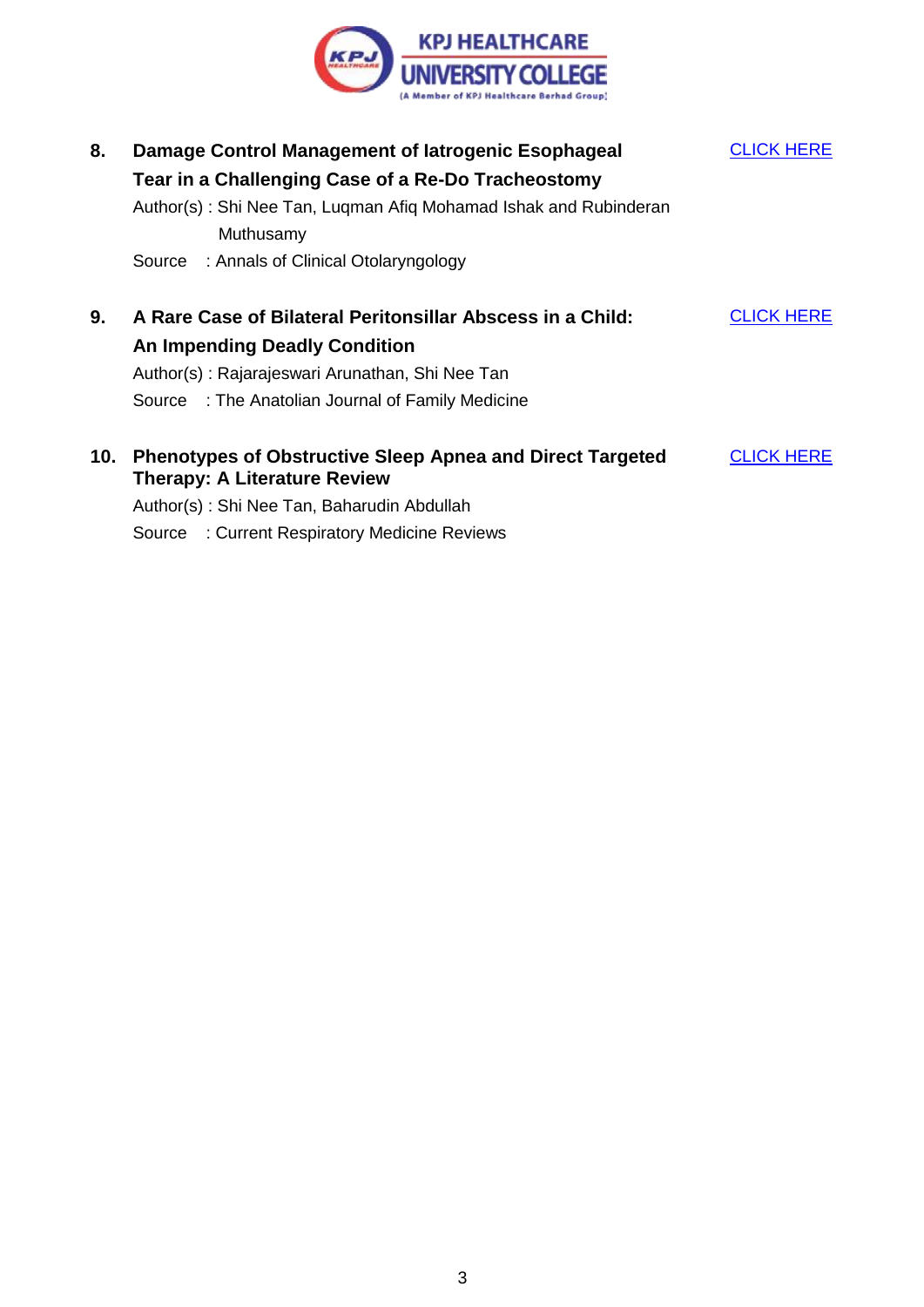

#### <span id="page-3-0"></span>**SCHOOL OF PHARMACY**

| 1. | <b>Beliefs about Medicine and Medication Adherence among</b><br><b>Hypertensive Patients in the Community Setting.</b>                                                                                                                                   | <b>CLICK HERE</b> |
|----|----------------------------------------------------------------------------------------------------------------------------------------------------------------------------------------------------------------------------------------------------------|-------------------|
|    | Author(s): Tan, C. S., Ahmad Hassali, M. A., Neoh, C. F. & Ming, L. C.                                                                                                                                                                                   |                   |
|    | Source : Drugs & Therapy Perspectives                                                                                                                                                                                                                    |                   |
| 2. | <b>Online Pharmacies: Desirable Characteristics and Regulations.</b><br>Author(s): Kumaran, H., Long, C.S, Bakrin, F.S., Tan, C.S., Goh, K.W.,                                                                                                           | <b>CLICK HERE</b> |
|    | Al-Worafi, Y.M., Ming, L.C.                                                                                                                                                                                                                              |                   |
|    | : Drugs & Therapy Perspectives<br>Source                                                                                                                                                                                                                 |                   |
| 3. | Public Perception About the Zika Virus in Working Professionals:<br>A Qualitative Inquiry.                                                                                                                                                               | <b>CLICK HERE</b> |
|    | Author(s): Choudhry, F. R., Munawar, K., Kassab, Y.W., Bakrin, F.S.,                                                                                                                                                                                     |                   |
|    | Al-Worafi, Y.M., Khan, T.M.                                                                                                                                                                                                                              |                   |
|    | : International Quarterly of Community Health Education<br>Source                                                                                                                                                                                        |                   |
| 4. | Evaluation of Ethanolic Root Extract of Allium cepa. L for<br><b>Analgesic and Anti-Inflammatory Activities in Animal Models</b><br>Author(s): Krupavaram, B., Kaashmeera Naik, K., Hanish Singh, J.C.,<br>Anandarajagopal K., Kaur, J., Paramasivam, S. | <b>CLICK HERE</b> |
|    | : World Journal of Current Medical and Pharmaceutical<br>Source                                                                                                                                                                                          |                   |
| 5. | <b>Prescribing Trend and Drug Cost Analysis of Oral Hypoglycemic</b><br><b>Agents using Drug Utilisation Review</b><br>Author(s): Chanthran, Niventhita, Tan Ching Siang, Shashidharan Menon,                                                            | <b>CLICK HERE</b> |
|    | H. Jaasminerjiit Kaur, Long Chiau Ming, Kah Seng Lee Manan,                                                                                                                                                                                              |                   |
|    | <b>Mohamed Mansor</b>                                                                                                                                                                                                                                    |                   |
|    | : Malaysian Journal of Public Health Medicine<br>Source                                                                                                                                                                                                  |                   |
| 6. | <b>Testing Feasibility of Traditional Malay Massage Compared to</b><br><b>Relaxation for Patients with Non-specific Low Back Pain: A Pilot</b><br>randomized-controlled trial.                                                                           | <b>CLICK HERE</b> |
|    | Author(s): Nurhanisah Sejari, Siew Kuan Chua, Chin Fen Neoh,                                                                                                                                                                                             |                   |
|    | Kalavathy Ramasamy, Siong Meng Lim, Faizah Safina Bakrin,                                                                                                                                                                                                |                   |
|    | Kamaria Kamaruddin, Khang Wen Goh, Bey Hing Goh,                                                                                                                                                                                                         |                   |
|    | Aman Shah Andul Majid, Khairulanwar Husain,                                                                                                                                                                                                              |                   |
|    | Long Chiau Ming                                                                                                                                                                                                                                          |                   |
|    | : European Journal of Integrative Medicine<br>Source                                                                                                                                                                                                     |                   |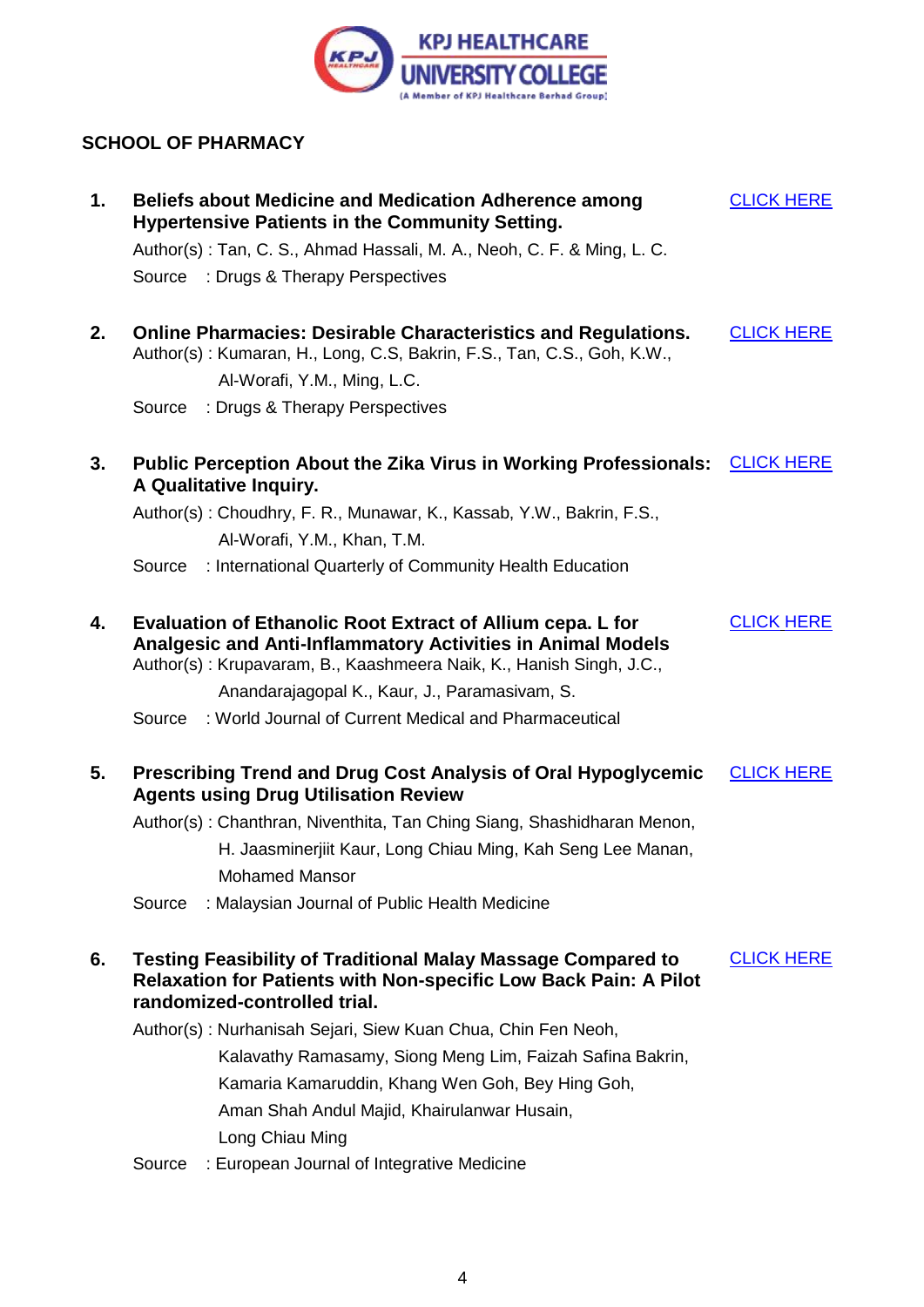

| 7.  | <b>Molecular Docking Study of Naturally Derived Flavonoids with</b><br><b>Antiapoptonic BCL-2 and BCL-XL Proteins toward Ovarian</b><br><b>Cancer treatment</b>                                                                                       | <b>CLICK HERE</b> |
|-----|-------------------------------------------------------------------------------------------------------------------------------------------------------------------------------------------------------------------------------------------------------|-------------------|
|     | Author(s): Mohd Faiz Abd Ghani, Rozana Othman, Noraziah Nordin                                                                                                                                                                                        |                   |
|     | Source : Journal of Pharmacy & BioAllied Sciences                                                                                                                                                                                                     |                   |
| 8.  | Mobile Health Apps on COVID-19 Launched in the Early Days of<br>the Pandemic: Content Analysis and Review                                                                                                                                             | <b>CLICK HERE</b> |
|     | Author(s): Long Chiau Ming, Noorazrina Untong, Nur Amalina Aliudin,<br>Norliza Osili, Nurolaini Kifli, Tan Ching Siang, Khang Wen Goh,<br>Pit Wei Ng, Yaser Mohammed Al-Worafi, Kah Seng Lee,<br>Hui Poh Goh                                          |                   |
|     | : JMIR Mhealth Uhealth<br>Source                                                                                                                                                                                                                      |                   |
| 9.  | <b>Lipid-based Nanocarriers for Cancer and Tumor Treatment</b><br>Author(s): Mohammed Tahir Ansari, Thiya Anissa Ramlan, Nurul Nadia<br>Jamaluddin, Nurshahiera Zamri, Roshan Salfi, Abdullah Khan,<br>Farheen Sami, Shahnaz Majeed, M Saquib Hasnain | <b>CLICK HERE</b> |
|     | : Current Pharmaceutical Design<br>Source                                                                                                                                                                                                             |                   |
| 10. | Should community pharmacies provide COVID-19 screening<br>services?                                                                                                                                                                                   | <b>CLICK HERE</b> |
|     | Author(s): Tan Ching Siang                                                                                                                                                                                                                            |                   |
|     | Source : Drugs & Therapy Perspectives                                                                                                                                                                                                                 |                   |
| 11. |                                                                                                                                                                                                                                                       |                   |
|     | Neurocognitive effects of Prunus domestica fruit extract on<br>Scopolamine induced amnesic mice                                                                                                                                                       | <b>CLICK HERE</b> |
|     | Author(s): Hanish Singh Jayasingh Chellamal, Mohamed Mansor Manan,<br>Afiq Azil, Yasothini Murugan, Punitha Chelvam,<br>Pavithiraa Chandarasekaran                                                                                                    |                   |
|     | : Journal of Applied Pharmaceutical Science<br>Source                                                                                                                                                                                                 |                   |
| 12. | Defined Daily Dose and Appropriateness of Clinical Application:<br>The Coxibs and Traditional Nonsteroidal Anti-Inflammatory<br>Drugs for Postoperative Orthopaedics Pain Control in a Private<br><b>Hospital in Malaysia</b>                         | <b>CLICK HERE</b> |
|     | Author(s): Faizah Safina Bakrin, Mohd Makmor-Bakry, Wan Hazmy Che                                                                                                                                                                                     |                   |
|     | Hon, Shafeeq Mohd Faizal, Mohamed Mansor Manan,                                                                                                                                                                                                       |                   |
|     | Long Chiau Ming                                                                                                                                                                                                                                       |                   |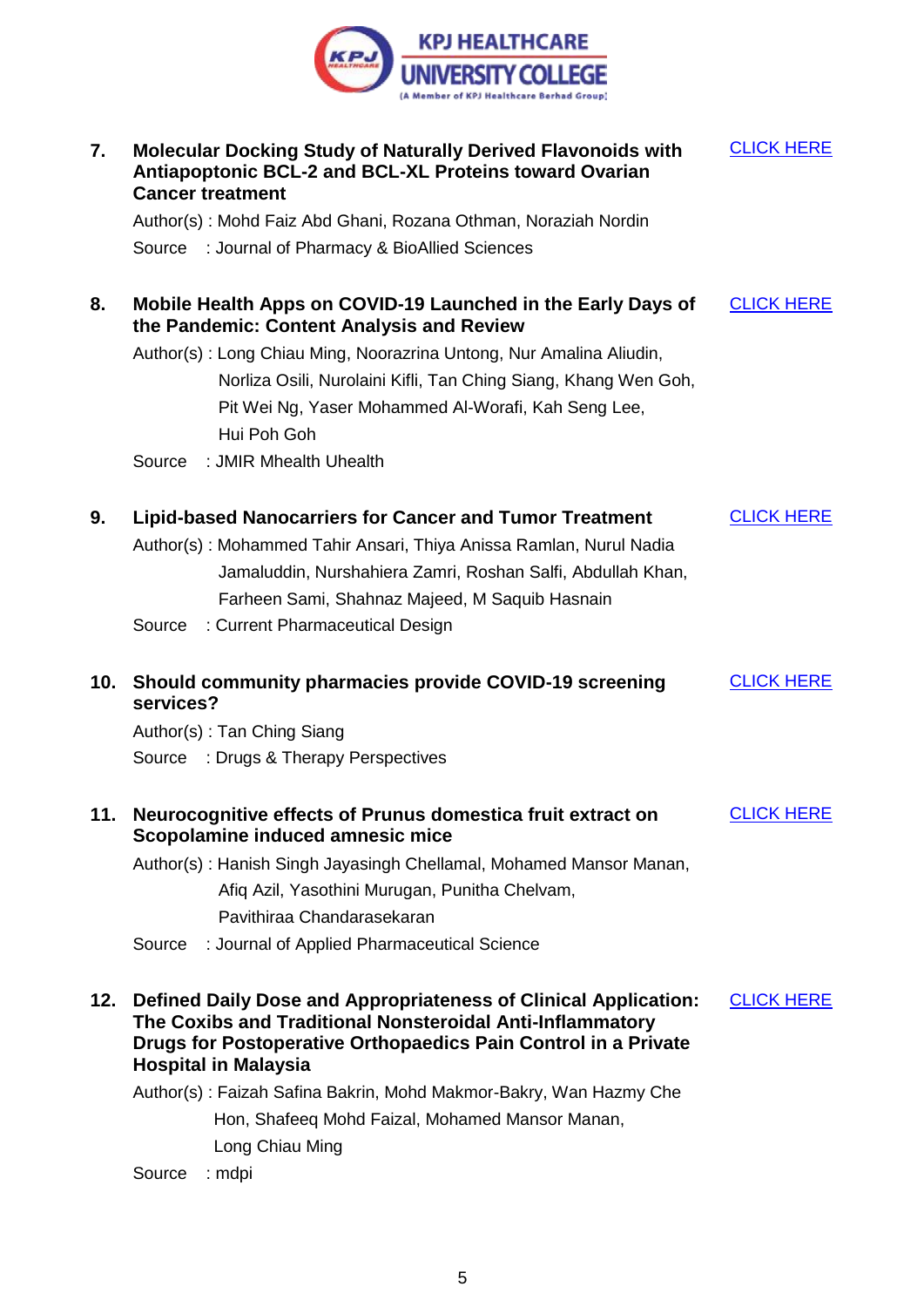

| 13. | <b>Validation of Pharmaceutical Care Assessment Questionnaire</b><br>(PCAQ) by Community Pharmacists- A Preliminary Study                                        | <b>CLICK HERE</b> |
|-----|------------------------------------------------------------------------------------------------------------------------------------------------------------------|-------------------|
|     | Author(s): Hinthumathi Ballan, Faizah Safina binti Bakrin, Puvana Devi                                                                                           |                   |
|     | Selvarajoo                                                                                                                                                       |                   |
|     | : International Journal of Scientific and Research<br>Source                                                                                                     |                   |
| 14. | <b>Qualitative Analysis and In-Vitro Anthelmintic Evaluation of</b><br><b>Cleome Gynandra Stem</b>                                                               | <b>CLICK HERE</b> |
|     | Author(s): Anadarajagopal Kalusalingam, Nasyika Samsudin,                                                                                                        |                   |
|     | Abdullah Khan, Krupavaram Bethala, Vijay Kotra, kain Bin Liew,                                                                                                   |                   |
|     | Mei Jun Loy, Siew Mei Yee                                                                                                                                        |                   |
|     | : International Journal of Pharmaceutical Research<br>Source                                                                                                     |                   |
| 15. | Utilization Review of Antihypertensive Agents at an Outpatient<br>Pharmacy Setting of a Private Hospital, Selangor, Malaysia                                     | <b>CLICK HERE</b> |
|     | Author(s): Elammathi Ravinthiran, Tan Ching Siang, Shashidharan Menon,                                                                                           |                   |
|     | H. Jaasminerjiit Kaur, Anandarajagopal Kalusalingam, Abdullah                                                                                                    |                   |
|     | Khan, Mohamad Mansor Manan, Khang Wen Goh, Mei Jun Loy,                                                                                                          |                   |
|     | Long Chiau Ming                                                                                                                                                  |                   |
|     | : Progress in Drug Discovery & Biomedical Science<br>Source                                                                                                      |                   |
| 16. | <b>Fabrication, Characterization and Optimization of Gastro</b><br>Retentive Floating Tablets Of Moxifloxacin Using Natural And<br><b>Semisynthetic Polymers</b> | <b>CLICK HERE</b> |
|     | Author(s): Puvithra Ravi Sundram, Tan Ching Siang, Shashidharan Menon,                                                                                           |                   |
|     | H. Jaasminerjiit Kaur, Long Chiau Ming, Kah Seng Lee,                                                                                                            |                   |
|     | Mohamed Mansor Manan                                                                                                                                             |                   |
|     | : Malaysian Journal of Pharmacy<br>Source                                                                                                                        |                   |
| 17. | <b>Preliminary Phytochemical Analysis and Evaluation of</b><br><b>Athelmintic Activity of Pistacia Vera Endocarp</b>                                             | <b>CLICK HERE</b> |
|     | Author(s): C. Sadak Vali, Abdullah Khan, M. Pratibha Bharati, Asma                                                                                               |                   |
|     | Khanam, M. Shaoukhatulla, M. Pradeep Kumar, B. Nageswara                                                                                                         |                   |
|     | Naik and S. Siva Prasad                                                                                                                                          |                   |
|     | : European Journal of Pharmaceutical and Medical Research<br>Source                                                                                              |                   |
| 18. | <b>COVID-19: Critical Role of Angiotensin 1-7 in ACE2 Modulation</b>                                                                                             | <b>CLICK HERE</b> |
|     | Author(s): Tan CS, Yeoh SF., Long CM                                                                                                                             |                   |
|     | Source : Annals of the Academy of Medicine                                                                                                                       |                   |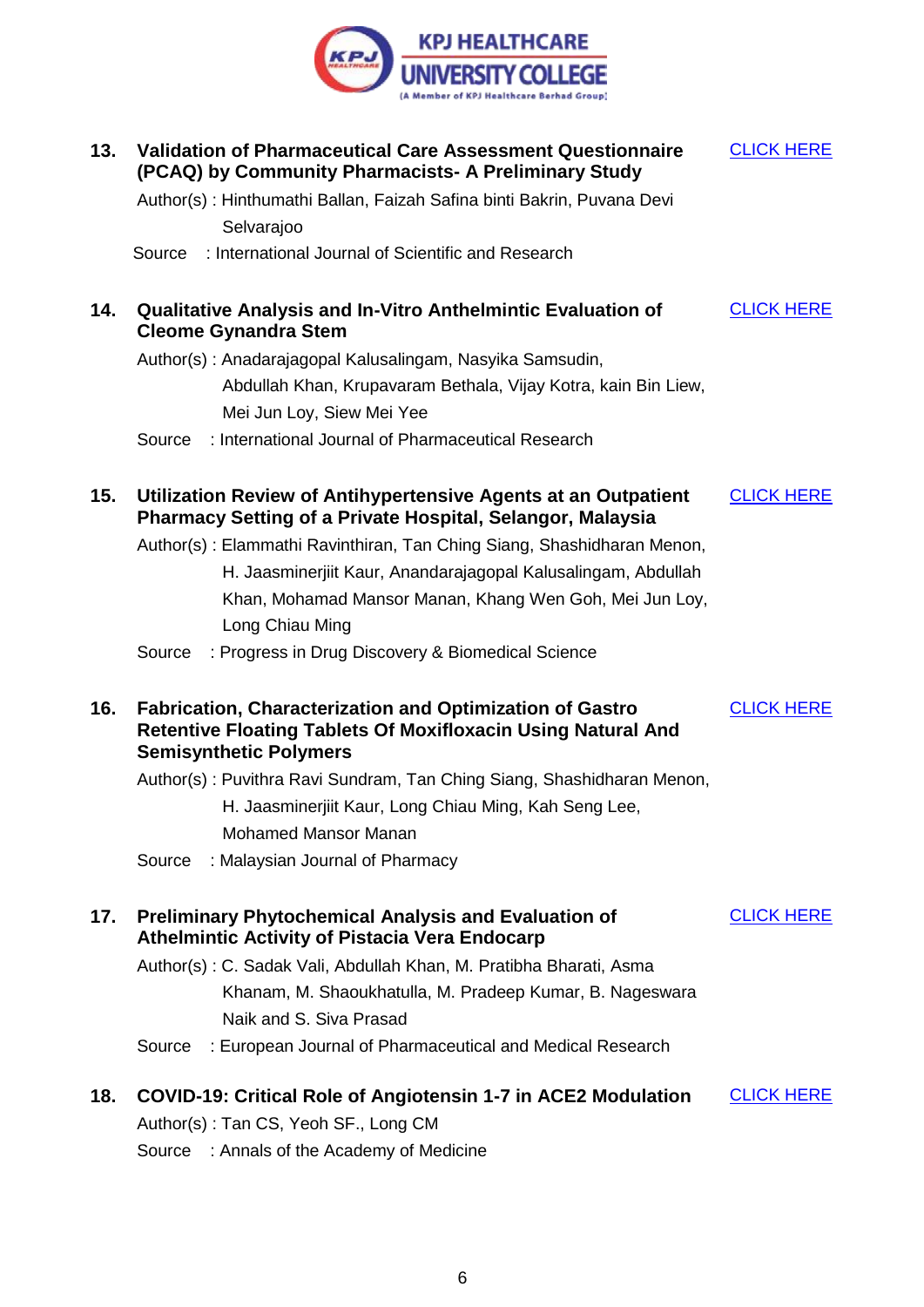

| 19. | Synthesis, Characterisation and Evaluation of In-Vitro<br><b>Antioxidant Activity of Novel Benzotriazole Derivatives</b> | <b>CLICK HERE</b> |
|-----|--------------------------------------------------------------------------------------------------------------------------|-------------------|
|     | Author(s): Anandarajagopal Kalusalingam, Hemala Parasuraman,<br>Abdullah Khan                                            |                   |
|     | Source<br>: KPJ Medical Journal (Volume 8)                                                                               |                   |
| 20. | Determination of Caffeine Content from Local and Imported<br><b>Coffee Powder in Malaysia</b>                            | <b>CLICK HERE</b> |
|     | Author(s): Afiq Azil, Muhammad Akmal Ismail,                                                                             |                   |
|     | Durgesvari Rajganesh SIvam                                                                                               |                   |
|     | Source : KPJ Medical Journal (Volume 8)                                                                                  |                   |
| 21. | Formulation and Evaluation of Ethosomal Gel Incorporated with<br><b>Voriconazole using Cold Dispersion Method</b>        | <b>CLICK HERE</b> |
|     | Author(s): Abdullah Khan, Malini Manokaran, Anandarajagopal<br>Kalusalingam, Mohanah Vengadesh                           |                   |
|     | Source : KPJ Medical Journal (Volume 8)                                                                                  |                   |
| 22. | <b>Preliminary Antimicrobial Study of Plectranthus Amboinicus</b><br><b>Stem and Leaf Extracts from Malacca</b>          | <b>CLICK HERE</b> |
|     | Author(s): Yasmin Tajuddin, Muhammad Hafiz Yusoof,                                                                       |                   |
|     | Diveendran Menon A/L Ravinagaraja Menon                                                                                  |                   |
|     | Source : KPJ Medical Journal (Volume 8)                                                                                  |                   |
| 23. | Prevalence of Overweight and Obesity among students in<br><b>Private Healthcare University College, Malaysia</b>         | <b>CLICK HERE</b> |
|     | Author(s): Hanish Singh Jayasingh Chellammal, Devika Munisamy,                                                           |                   |
|     | Bama VV Menon, Shashidharan Menon Muralidharan Menon,                                                                    |                   |
|     | Jaasminerjiit Kaur Harban Singh                                                                                          |                   |
|     | : KPJ Medical Journal (Volume 8)<br>Source                                                                               |                   |
| 24. | Diabetic Control Amongst Patients in a Private Hospital: Does it                                                         | <b>CLICK HERE</b> |

**Reflect the Adherence to Guidelines?**

Author(s) : Bama VV Menon, Yaman Walid Kassab

Source : KPJ Medical Journal (Volume 8)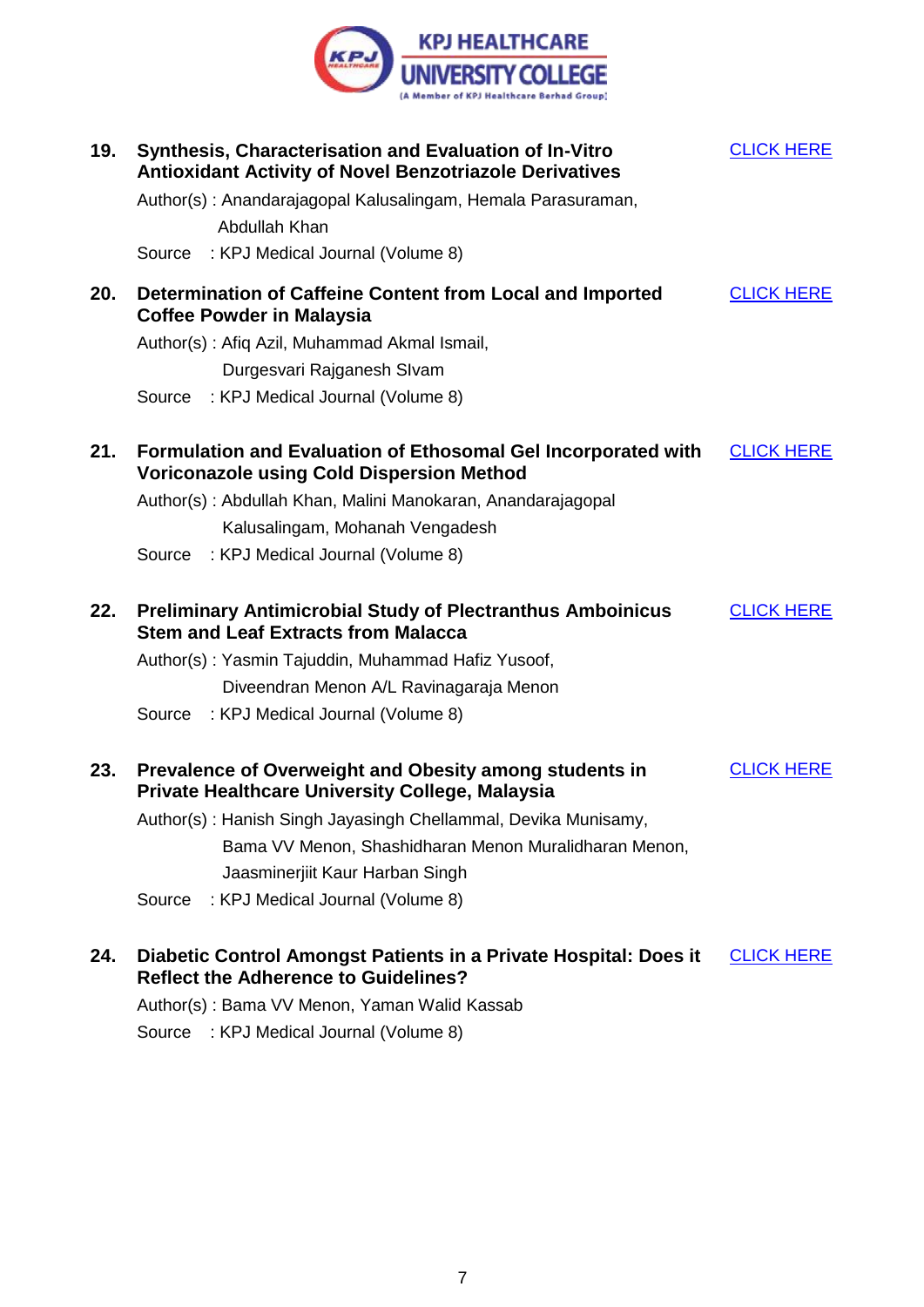

#### <span id="page-7-0"></span>**SCHOOL OF HEALTH SCIENCES**

| 1. |                         | The Perceptions on the recent COVID-19 pandemic: A study on<br><b>Health-care students in Malaysia</b>                                                            | <b>CLICK HERE</b> |
|----|-------------------------|-------------------------------------------------------------------------------------------------------------------------------------------------------------------|-------------------|
|    |                         | Author(s): Norhayati Mohd Zain, Nur Anis Izzati Che Mut                                                                                                           |                   |
|    |                         | Source : Asian Education and Development Studies                                                                                                                  |                   |
| 2. |                         | The Relationship between Type of Music and Anxiety Level<br>among Malaysian Women during Mammography.                                                             | <b>CLICK HERE</b> |
|    |                         | Author(s): Nur Fatin Ruslizam, Norhayati Mohd Zain, Nur Anis Izzati                                                                                               |                   |
|    |                         | Che Mut, Norhashimah Mohd Norsuddin, Siti Aishah Abdullah                                                                                                         |                   |
|    |                         | Suhaimi, Nur Amalina Dahari                                                                                                                                       |                   |
|    | Source                  | : Physics and Technology in Medicine                                                                                                                              |                   |
| 3. |                         | <b>Entrance Surface Dose Measurement and Lifetime Attribute Risk</b><br>Analysis from Postero-anterior Chest X-ray Imaging via Direct<br>and Indirect Measurement | <b>CLICK HERE</b> |
|    |                         | Author(s): Kamal I., Salehhon N., Hashim S., Musa Y., Abdul Karim MK                                                                                              |                   |
|    |                         | Source : Physics and Technology in Medicine                                                                                                                       |                   |
| 4. |                         | <b>Mammogram: Association of Music with Anxiety among</b><br><b>Malaysian Women- A Systematic Review</b>                                                          | <b>CLICK HERE</b> |
|    |                         | Author(s): Nur Fatin Ruslizam, Nur Nadiah Fatihah Ab Malek, Norhayati                                                                                             |                   |
|    |                         | Mohd Zain, Nur Anis Izzati Che Mut, Norhashimah Mohd                                                                                                              |                   |
|    |                         | Norsuddin, Siti Aishah Abdullah Suhaimi, Munirah Ahmad                                                                                                            |                   |
|    |                         | Dahari, Nur Amalina Hasan                                                                                                                                         |                   |
|    | Source                  | : European Journal of Medical and Health Sciences                                                                                                                 |                   |
| 5. | <b>Causal Modelling</b> | <b>Effective Connectivity of a Default Mode Network in Human</b><br>Brain: In Search for a Dominant Node using Spectral Dynamic                                   | <b>CLICK HERE</b> |
|    |                         | Author(s): Nurul Sufiah Azila Mohd Nawi, Ayuni Amalina Rahamd, Khairiah                                                                                           |                   |
|    |                         | Abdul Hamid, Saemah Rahman, Syazarina Syaris Osman,                                                                                                               |                   |
|    |                         | Shahlan Surat, Maziah Ahmad marzuki, YL Chieng, Ahmad                                                                                                             |                   |
|    |                         | Nazlim Yusoff                                                                                                                                                     |                   |
|    |                         | Source : Physics and Technology in Medicine                                                                                                                       |                   |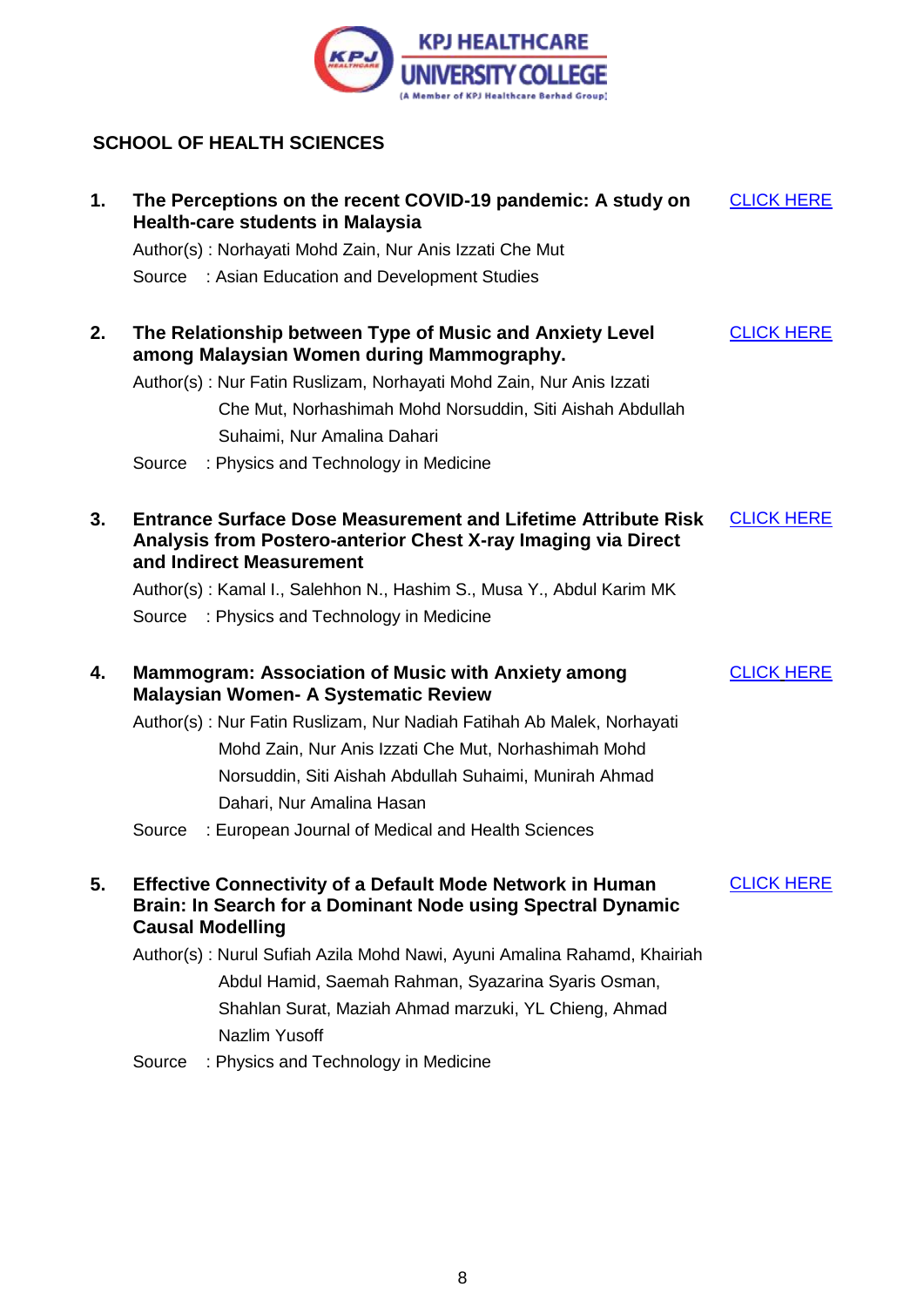

| 6.  |               | <b>Mammogram: Does Music Therapy Helps?</b>                                                                                                                    | <b>CLICK HERE</b> |
|-----|---------------|----------------------------------------------------------------------------------------------------------------------------------------------------------------|-------------------|
|     |               | Author(s): Nur Fatin Ruslizam, Norhayati Mohd Zain, Nur Anis Izzati                                                                                            |                   |
|     |               | Che Mut, Norhashimah Mohd Norsuddin, Siti Aishah Abdullah                                                                                                      |                   |
|     |               | Suhaimi, Nur Amalina Dahari                                                                                                                                    |                   |
|     |               | Source : European Journal of Medical and Health Sciences                                                                                                       |                   |
| 7.  |               | The Effective Dose Estimation of Patients Administered with 18F-<br>FDG and Ga-68 DOTATATE in PET/CT Examination Associated<br>with Gender and Weight          | <b>CLICK HERE</b> |
|     |               | Author(s): MA Said, J. Bathumalai, I. Kamal, HR Abdul Razak,                                                                                                   |                   |
|     |               | <b>MK Abdul Karim</b>                                                                                                                                          |                   |
|     | Source        | : Malaysian Association of Medical Physic                                                                                                                      |                   |
| 8.  | method        | Evaluation of healthcare science student learning styles and<br>association with academic achievement using VARK analysis                                      | <b>CLICK HERE</b> |
|     |               | Author(s): Izdihar Kamal, Muhammad Khalis Abdul Karim, Mohd Mustafa                                                                                            |                   |
|     |               | Awang Kechik, Xinni Ni, Hairil Rashmizal Abdul Razak                                                                                                           |                   |
|     | Source        | : International Journal of Evaluation and Research in Education<br>(IJERE)                                                                                     |                   |
| 9.  | <b>Muscle</b> | <b>Effects of Dynamic Stretching on Elongation of Gastrocnemius</b>                                                                                            | <b>CLICK HERE</b> |
|     |               | Author(s): Nabilah Ahmad, Siti Aishah Abdullah Suhaimi, Najiah Anuar,                                                                                          |                   |
|     |               | Dinesh Madhavan Nair, Siti Nur Baait Sokran                                                                                                                    |                   |
|     |               | Source : International Journal of Medical and Exercise Science                                                                                                 |                   |
| 10. |               | <b>Preliminary Cross-sectional Reliability of Myo-Tech in Measuring</b><br><b>Quadriceps contraction among ACL patients</b>                                    | <b>CLICK HERE</b> |
|     |               | Author(s): Nabilah Ahmad, Izham Zain, Azri Hisham Azizon, Nur Asyikin                                                                                          |                   |
|     |               | Zol, Verena Edward Cheong Abdullah, Khairul Flzi Md. Kasir,                                                                                                    |                   |
|     |               | Saadatul Suhaili Abdul Latif                                                                                                                                   |                   |
|     | Source        | : International Journal of Physiotherapy                                                                                                                       |                   |
| 11. |               | <b>Effectiveness of Extracorporeal Shockwave Therapy versus</b><br>Paraffin Wax Therapy in Reducing Pain among Patients with<br><b>Stenosing Tenosynovitis</b> | <b>CLICK HERE</b> |
|     |               | Author(s): Sathiswaran K., Roslizawati N., wan Hazmy CH, Pradeep B.                                                                                            |                   |
|     |               | Izham Z                                                                                                                                                        |                   |
|     |               | Source : KPJ Medical Journal (Volume 8)                                                                                                                        |                   |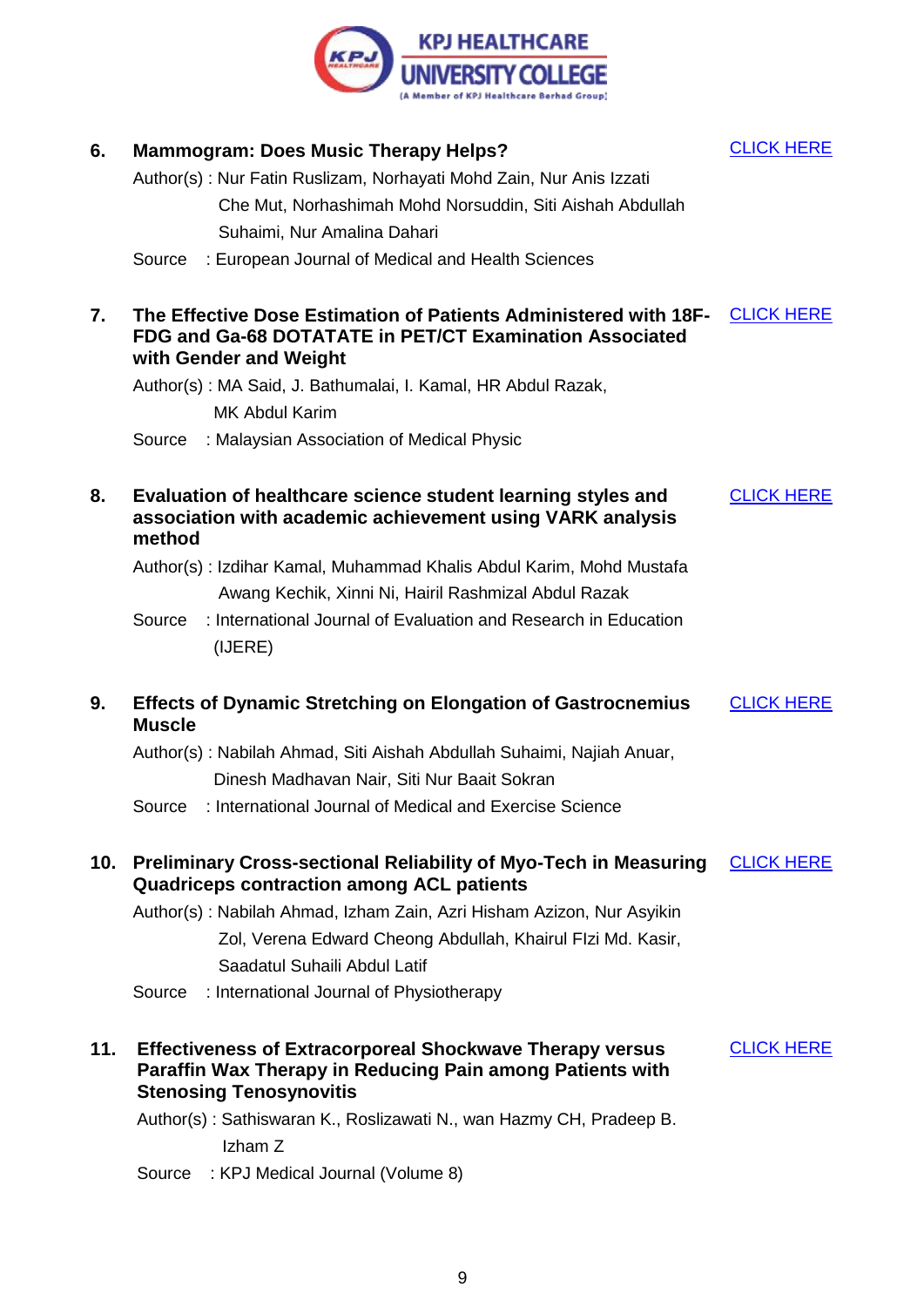

| 12. | An Evaluation on Fine Motor Performance among Students with<br><b>Learning Difficulties</b>                                                                                     | <b>CLICK HERE</b> |
|-----|---------------------------------------------------------------------------------------------------------------------------------------------------------------------------------|-------------------|
|     | Author(s): Sakinah Rasli, Siti Nur Baait, Asrina Asri                                                                                                                           |                   |
|     | Source : KPJ Medical Journal (Volume 8)                                                                                                                                         |                   |
| 13. | The Relationship between Handgrip Strength, Pinch Grip<br>Strength and Hand Span among Physiotherapy Students at KPJ<br><b>Healthcare University College</b>                    | <b>CLICK HERE</b> |
|     | Author(s): Siti Nur Baait Mohd Sokran, Noor Hidayah Abdullah                                                                                                                    |                   |
|     | Source : KPJ Medical Journal (Volume 8)                                                                                                                                         |                   |
| 14. | The Relationship between Ankle Instability and Postural Control<br>among Students at KPJ Healthcare University College                                                          | <b>CLICK HERE</b> |
|     | Author(s): Siti Nur Baait Mohd Sokran, Muhammad Afiq Shahlin                                                                                                                    |                   |
|     | Source : KPJ Medical Journal (Volume 8)                                                                                                                                         |                   |
| 15. | Knowledge and Awareness of Breast Self-examination among<br>Women in Labu, Negeri Sembilan                                                                                      | <b>CLICK HERE</b> |
|     | Author(s): Norhayati Mohd Zain, Sanjelia Elanchelian, Izdihar Kamal,                                                                                                            |                   |
|     | Siti Aisyah Abdullah Suhaimi, Nurul Mawaddah Mohammad,                                                                                                                          |                   |
|     | Rosmah Ahmad                                                                                                                                                                    |                   |
|     | : KPJ Medical Journal (Volume 8)<br>Source                                                                                                                                      |                   |
| 16. | <b>Effectiveness of Higher Education Delivery in Physiotherapy</b><br><b>Program: Student Perspectives using Dundee Ready</b><br><b>Educational Environment Measure (DREEM)</b> | <b>CLICK HERE</b> |
|     | Author(s): Roslizawati Nawawi, Ashuwini P.                                                                                                                                      |                   |

Source : KPJ Medical Journal (Volume 8)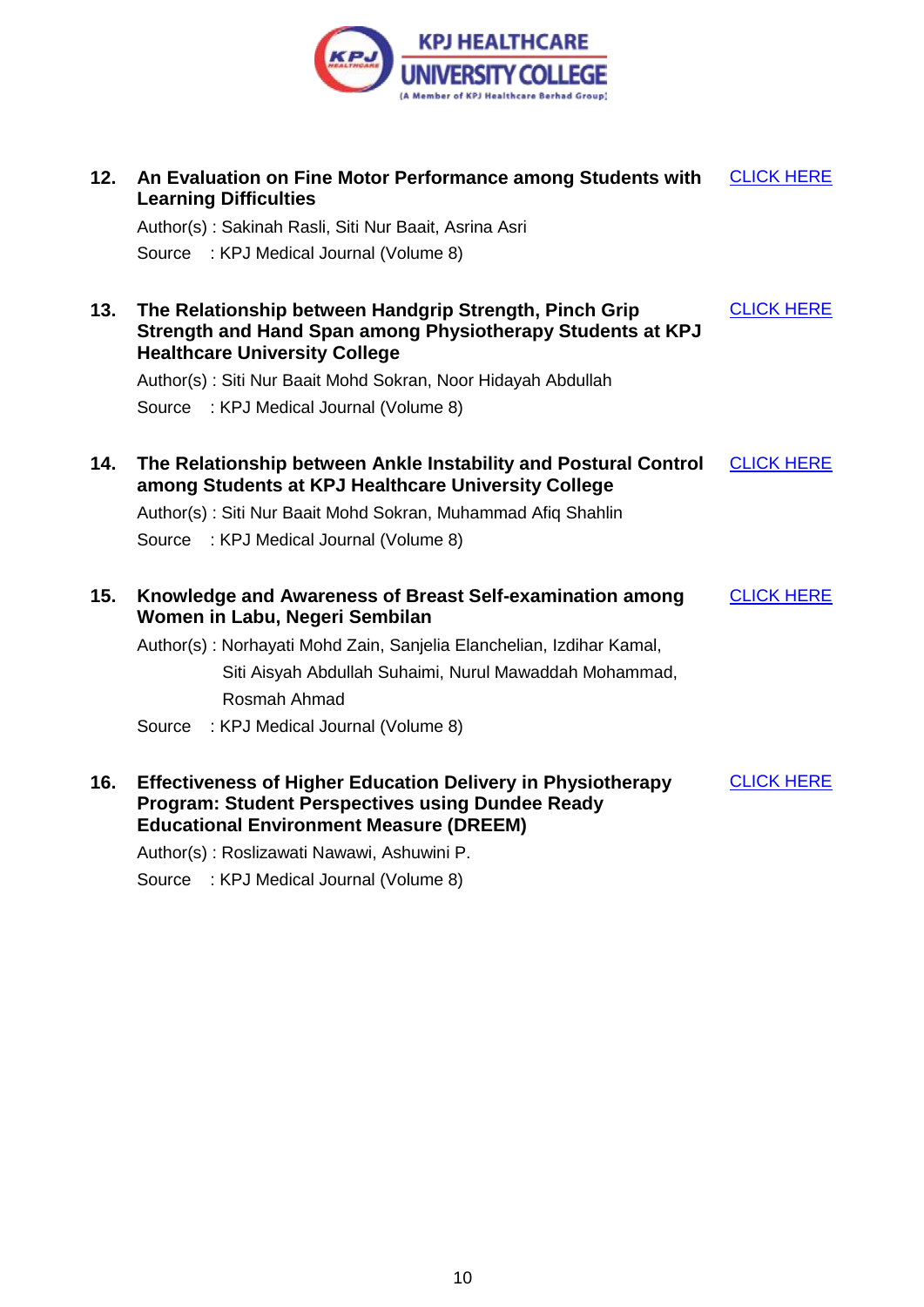

#### <span id="page-10-0"></span>**SCHOOL OF NURSING**

| 1. | The Effect of Educational Intervention on Enhancing The<br><b>Empathy among Nursing Students.</b>                                                                                                                                           | <b>CLICK HERE</b> |
|----|---------------------------------------------------------------------------------------------------------------------------------------------------------------------------------------------------------------------------------------------|-------------------|
|    | Author(s): Aini Ahmad, Halimah Wahab, Nordianna Seman                                                                                                                                                                                       |                   |
|    | Source : Enfermeria Clinica                                                                                                                                                                                                                 |                   |
| 2. | <b>Perception towards Infection Prevention Practices and</b><br>Occupational Exposure Risk to Corona Virus Disease-19 (COVID-<br>19) Among Nursing Students in a Private Healthcare Setting in<br><b>Malaysia: A Cross-Sectional Survey</b> | <b>CLICK HERE</b> |
|    | Author(s): Annamma Kunjukunju, Puziah Yusof, Aini Ahmad, Azimah Mohd                                                                                                                                                                        |                   |
|    | Masri, Wong Pei Yen                                                                                                                                                                                                                         |                   |
|    | : Nursing and Primary Care<br>Source                                                                                                                                                                                                        |                   |
| 3. | Validating Performance of Centre Over Customer Satisfaction in<br><b>Social Learning Centre</b>                                                                                                                                             | <b>CLICK HERE</b> |
|    | Author(s): Muhammad Najib Ali, Aini Ahmad                                                                                                                                                                                                   |                   |
|    | Source : International Journal for Studies on Children, Women, Elderly,                                                                                                                                                                     |                   |
|    | and Disabled                                                                                                                                                                                                                                |                   |
| 4. | The Role of Home Care Community Health Volunteers in<br><b>Malaysia</b>                                                                                                                                                                     | <b>CLICK HERE</b> |
|    | Author(s): Muhammad Najib Ali, Aini Ahmad                                                                                                                                                                                                   |                   |
|    | : International Journal for Studies on Children, Women, Elderly,<br>Source<br>and Disabled                                                                                                                                                  |                   |
| 5. | Job Stress among Care Workers during COVID 19 Pandemic: A<br><b>Case Study in Malaysia</b>                                                                                                                                                  | <b>CLICK HERE</b> |
|    | Author(s): Muhammad Najib Ali, Aini Ahmad                                                                                                                                                                                                   |                   |
|    | : International Journal for Studies on Children, Women, Elderly,<br>Source<br>and Disabled                                                                                                                                                  |                   |
| 6. | Mobilizing Workforce Management for Gen X: The Challenges of<br><b>New Baby Boomers in Malaysia</b>                                                                                                                                         | <b>CLICK HERE</b> |
|    | Author(s): Muhammad Najib Ali, Aini Ahmad                                                                                                                                                                                                   |                   |
|    | : International Journal for Studies on Children, Women, Elderly,<br>Source<br>and Disabled                                                                                                                                                  |                   |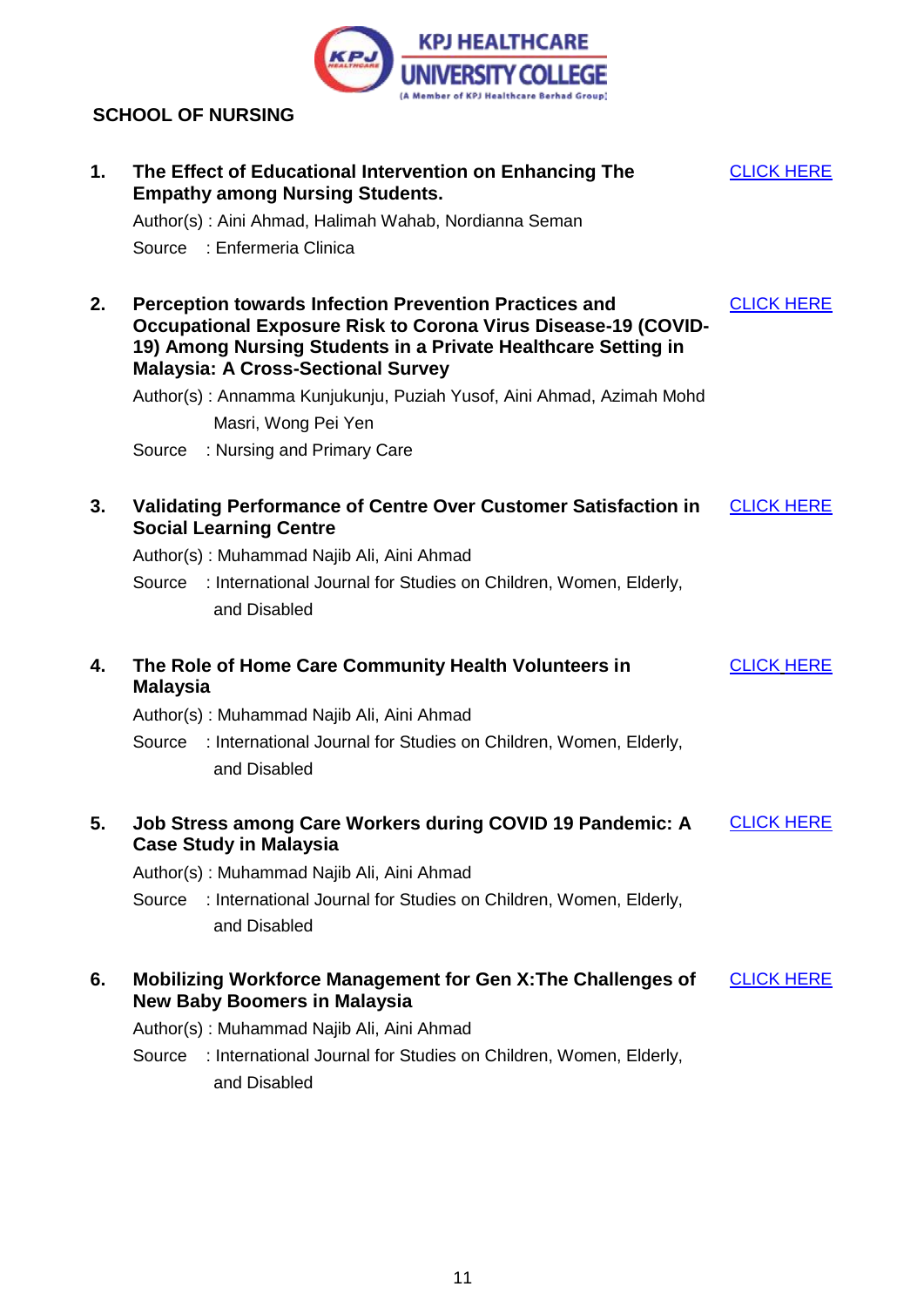

| 7.  | Understanding Elderly as Travel Companionship in Silver Hair<br><b>Community in Malaysia</b>                                                                                            | <b>CLICK HERE</b> |
|-----|-----------------------------------------------------------------------------------------------------------------------------------------------------------------------------------------|-------------------|
|     | Author(s): Muhammad Najib Ali, Aini Ahmad                                                                                                                                               |                   |
|     | Source : International Journal for Studies on Children, Women, Elderly,<br>and Disabled                                                                                                 |                   |
| 8.  | Quality of Experiences (QoE) with E-learning among nursing<br>students in a private healthcare University setting in Malaysia                                                           | <b>CLICK HERE</b> |
|     | Author(s): Annamma Kunjukunju, Puziah Yusof, Aini Ahmad                                                                                                                                 |                   |
|     | Source : The Malaysian Journal of Nursing                                                                                                                                               |                   |
| 9.  | Sleep Quality and Daytime Sleepiness among Nursing Students<br>in One of Private Healthcare University Settings in Malaysia                                                             | <b>CLICK HERE</b> |
|     | Author(s): Annamma Kunjukunju, Nursyahirah Ilyana binti Ramli,                                                                                                                          |                   |
|     | Aini Ahmad, Nurul Fariza Mustafa, Roziana Abd rahman                                                                                                                                    |                   |
|     | Source : ECRonicon Nursing and Helathcare                                                                                                                                               |                   |
| 10. | The effect of teamwork training through Multidisciplinary<br>approaches towards safety culture among Operation Theatre<br><b>Staff of a Private Hospital</b>                            | <b>CLICK HERE</b> |
|     | Author(s): Azizah Harun, Annamma Kunjukunju, Puziah Yusof, Aini Ahmad                                                                                                                   |                   |
|     | Source : Nursing and Primary Care                                                                                                                                                       |                   |
| 11. | <b>Attitudes and Barriers towards Evidence- Based Practice among</b><br><b>Nursing Educators</b>                                                                                        | <b>CLICK HERE</b> |
|     | Author(s): Nurul Fariza Mohd Mustafa, Asma Helwani, Aini Ahmad                                                                                                                          |                   |
|     | Source : KPJ Medical Journal (Volume 8)                                                                                                                                                 |                   |
| 12. | <b>Readiness of Year One Semester One Diploma in Nursing</b><br>Students to transfer the Fundamental into Nursing Practice in<br>the Clinical Setting                                   | <b>CLICK HERE</b> |
|     | Author(s): Nurul Fariza Mohd Mustafa, Asma H., Jana K, Aini A                                                                                                                           |                   |
|     | Source : KPJ Medical Journal (Volume 8)                                                                                                                                                 |                   |
| 13. | The Relationship between Demographic Data and Cometency<br><b>Skills in Performing Nursing Procedures among Nursing</b><br><b>Students in A Private Nursing College in Kuala Lumpur</b> | <b>CLICK HERE</b> |
|     | Author(s): Salida Johari, Hamidah Hassan, Shahrir Jamaluddin                                                                                                                            |                   |
|     | Source : KPJ Medical Journal (Volume 8)                                                                                                                                                 |                   |
| 14. | <b>Dealing with Difficult Nurse-Parent Conversations:</b><br><b>Communication Skill Training for Novice Paediatric Nurses</b>                                                           | <b>CLICK HERE</b> |
|     | Author(s): Annamma K, Yogeswary A                                                                                                                                                       |                   |
|     |                                                                                                                                                                                         |                   |

Source : KPJ Medical Journal (Volume 8)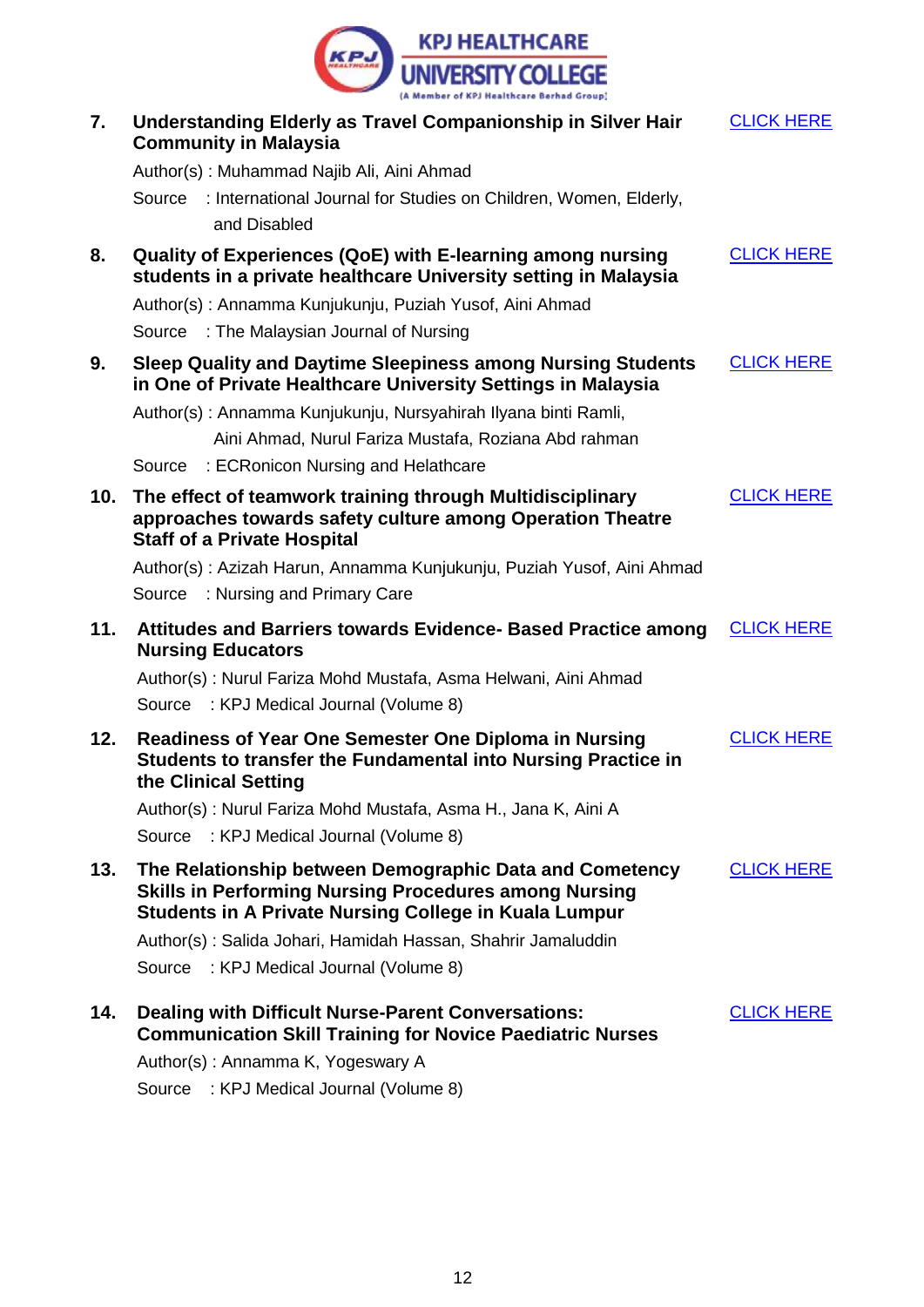

## **PUBLICATION 2021**

#### <span id="page-12-0"></span>**GRADUATE SCHOOL OF MEDICINE**

|    | 1. Atraumatic Acute Compartment Syndrome in Isolated Medial<br><b>Compartment of Foot, A Rare Case Report</b>                                               | <b>CLICK HERE</b> |
|----|-------------------------------------------------------------------------------------------------------------------------------------------------------------|-------------------|
|    | Author(s): Tan Wei How, Bahari Syah Irwan                                                                                                                   |                   |
|    | Source : Journal of Biosciences and Medicines                                                                                                               |                   |
| 2. | <b>Lumbar Facet Cyst Causing S1 Radiculopathy with Concomittent</b><br>Acute on Chronic Cervical Prolapse Intervertebral Disc, a Rare<br><b>Case Report</b> | <b>CLICK HERE</b> |
|    | Author(s): Tan Wei How, Ed. Simor Khan                                                                                                                      |                   |
|    | Source : Journal of Biosciences and Medicines                                                                                                               |                   |
| 3. | Osteoid Osteoma in the Lateral Malleolus, a Case Report                                                                                                     | <b>CLICK HERE</b> |
|    | Author(s): Tan Wei How, Bahari Syah Irwan                                                                                                                   |                   |
|    | Source : Journal of Biosciences and Medicines                                                                                                               |                   |
| 4. | Total Hip Arthroplasty in Neglected Development Dysplasia Hip, a<br><b>Case Report</b>                                                                      | <b>CLICK HERE</b> |
|    | Author(s): Tan Wei How, Wan Hazmy Che Hon                                                                                                                   |                   |
|    | Source : Journal of Biosciences and Medicines                                                                                                               |                   |
| 5. | The Association between Obstructive Sleep Apnea and Allergic<br><b>Rhinitis: Current Literature Review</b>                                                  | <b>CLICK HERE</b> |
|    | Author(s): Shi Nee Tan and Baharudin Abdullah                                                                                                               |                   |
|    | Source : Current Respiratory Medicine Reviews                                                                                                               |                   |
| 6. | Anatomy and Pathophysiology of Upper Airway Obstructive Sleep                                                                                               | <b>CLICK HERE</b> |
|    | <b>Apnoea: Review of the Current Literature</b>                                                                                                             |                   |
|    | Author(s): Shi Nee Tan, Hyung Chae Yang, Sang Chul Lim                                                                                                      |                   |
|    |                                                                                                                                                             |                   |

Source : Sleep Medicine Research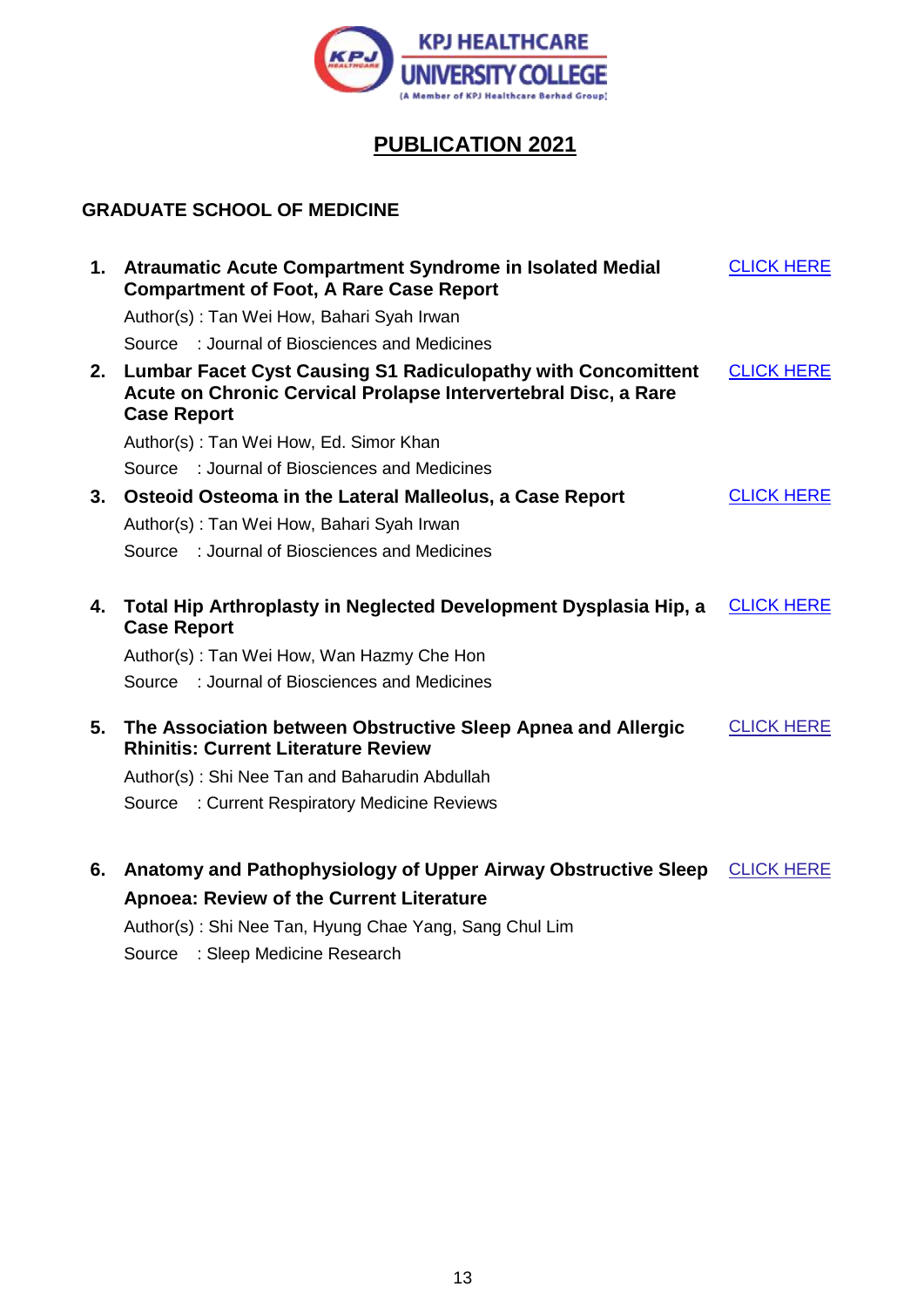

#### <span id="page-13-0"></span>**SCHOOL OF PHARMACY**

| 1. | <b>Focused Review: Potential Rare and Atypical Symptoms as</b><br><b>Indicator for Targeted COVID-19 Screening</b>                         | <b>CLICK HERE</b> |
|----|--------------------------------------------------------------------------------------------------------------------------------------------|-------------------|
|    | Author(s): Swee Li Ng, Yong Sze Ong, Kooi Yeong Khaw, Siew Phooi Teh,                                                                      |                   |
|    | Tan Ching Siang, Long Chiau Ming, Kok-Gan Chan, Learn-Han                                                                                  |                   |
|    | Lee, Bey-Hing Goh                                                                                                                          |                   |
|    | : medicina<br>Source                                                                                                                       |                   |
| 2. | Public and private sectors collective response to combat COVID-<br>19 in Malaysia.                                                         | <b>CLICK HERE</b> |
|    | Author(s): Tan Ching Siang, Lokman Saim, Yao Rao, Szu Hua Kok, Long<br>Chiau Ming                                                          |                   |
|    | : Journal of Pharmaceutical Policy and Practice<br>Source                                                                                  |                   |
| 3. | <b>Stroke Patients' Characteristics and Clinical Outcomes: A Pre-</b><br><b>Post COVID-19 Comparison Study</b>                             | <b>CLICK HERE</b> |
|    | Author(s): Hong Chuan Loh, Kar Keong Neoh, Angelina Siing Ngi Tang,                                                                        |                   |
|    | Chen Joo Chin, Purnima Devi Suppiah, Irene Looi, Khang Wen                                                                                 |                   |
|    | Goh, Tan Ching Siang, Long Chiau Ming                                                                                                      |                   |
|    | : Medicina<br>Source                                                                                                                       |                   |
| 4. | <b>Fluoroquinolones: Utilisation and Compliance with WHO Defined</b><br><b>Daily Doses</b>                                                 | <b>CLICK HERE</b> |
|    | Author(s): Mohd Alfam Shamin Ashraf Alisha, Abdullah Khan,                                                                                 |                   |
|    | Tan Ching Siang, Shashidharan Menon, H Jaasminerjiit Kaur,                                                                                 |                   |
|    | Anandarajagopal Kalusalingam, Mei Jun Loy, Mohamed Mansor                                                                                  |                   |
|    | Manan, Long Chiau Ming                                                                                                                     |                   |
|    | : Journal of Young Pharmacists<br>Source                                                                                                   |                   |
| 5. | The Effect of Glucosamine With or Without Chondroitin Sulphate<br>on Glucose Monitoring Parameters in Humans-A Systematic<br><b>Review</b> | <b>CLICK HERE</b> |
|    | Author(s): Bama VV Menon, Rosnani Hashim, Zainol Akbar Zainal,                                                                             |                   |
|    | Anandarajagopal Kalusalingam, Abdullah Khan, Ching Siang Tan                                                                               |                   |
|    | : Journal of Young Pharmacists<br>Source                                                                                                   |                   |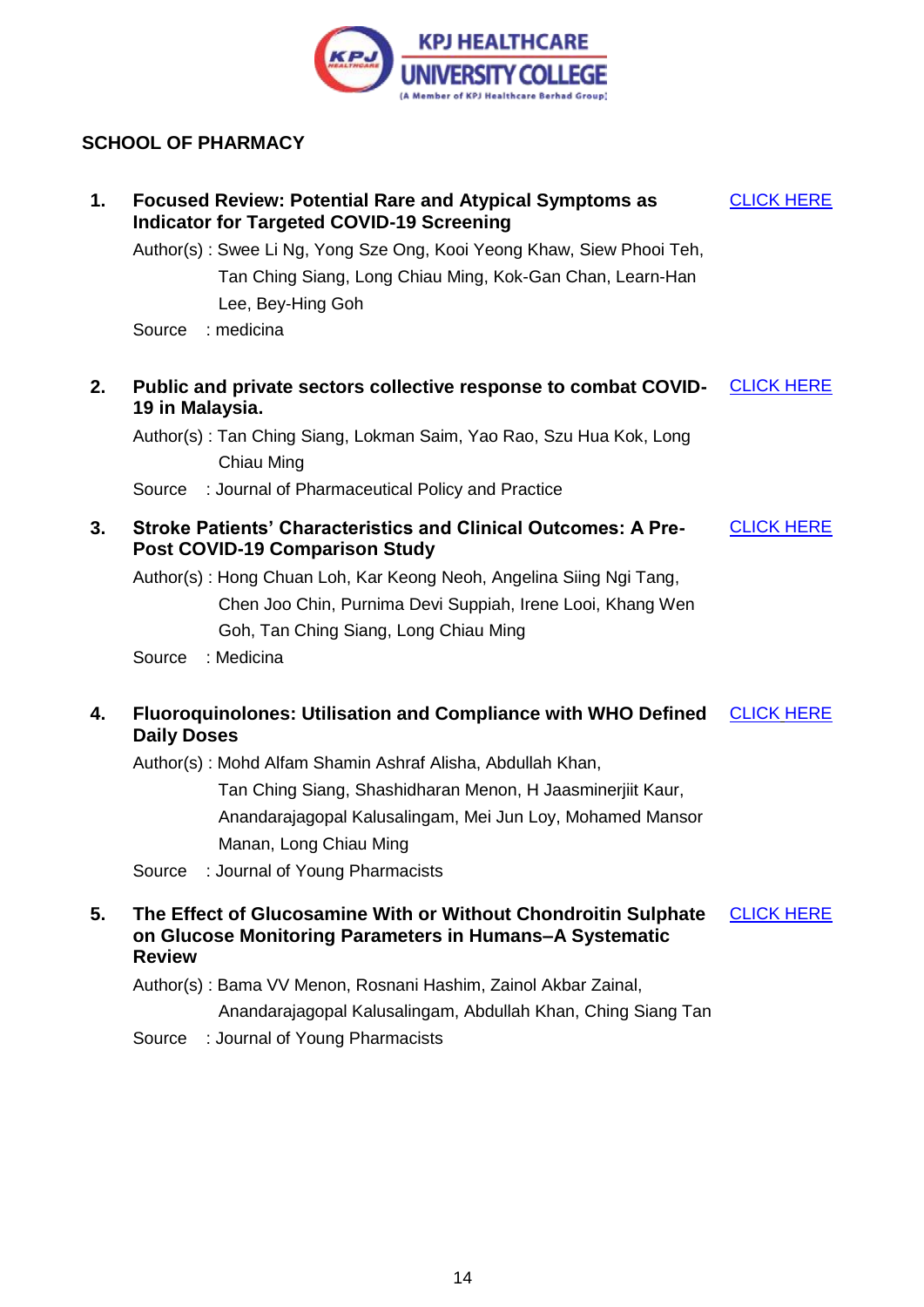

| 6.  | SARS-COV-2 as an artificial creation: scientific arguments and<br>counterarguments                                                   |                                                                                                                                                                             | <b>CLICK HERE</b> |  |
|-----|--------------------------------------------------------------------------------------------------------------------------------------|-----------------------------------------------------------------------------------------------------------------------------------------------------------------------------|-------------------|--|
|     |                                                                                                                                      | Author(s): Shermaine Yee, Tan Ching Siang, Abdullah Khan, Kah Seng                                                                                                          |                   |  |
|     |                                                                                                                                      | Lee, Bey Hing Goh, Long Chiau Ming                                                                                                                                          |                   |  |
|     |                                                                                                                                      | Source : Journal of medicine and life                                                                                                                                       |                   |  |
| 7.  |                                                                                                                                      | Neuropharmacological studies of ethanolic extract of Vaccinium<br>corymbosum on Alzheimer's type dementia and catatonia in<br><b>Swiss albino mice</b>                      | <b>CLICK HERE</b> |  |
|     |                                                                                                                                      | Author(s): Hanish Singh Jayasingh Chellammal, Bama VV Menon, Mizaton                                                                                                        |                   |  |
|     |                                                                                                                                      | Hazizul Hasan, Afiq Azil, Muhammad Taufiq Bin Suhaimi,                                                                                                                      |                   |  |
|     |                                                                                                                                      | Pavithiraa Chandarasekaran, Yasothini Murugan                                                                                                                               |                   |  |
|     | Source                                                                                                                               | : Journal of Herbmed Pharmacology                                                                                                                                           |                   |  |
| 8.  | ecosystem                                                                                                                            | Isolation and screening of cellulolytic fungi from mangrove                                                                                                                 | <b>CLICK HERE</b> |  |
|     |                                                                                                                                      | Author(s): A. V. Anita Gnana Kumari, J. Anbu Jeba Sunilson, M. Prema,                                                                                                       |                   |  |
|     |                                                                                                                                      | M. R. Vinayagamurthi                                                                                                                                                        |                   |  |
|     | Source                                                                                                                               | : AIP Conference Proceedings                                                                                                                                                |                   |  |
| 9.  |                                                                                                                                      | <b>In-vivo Hepatoprotective and Antioxidant Activities of</b><br>Sphaeranthus amaranthoides Burm. f. Against Anti-Tubercular<br><b>Drugs Induced Hepatotoxicity in Rats</b> | <b>CLICK HERE</b> |  |
|     |                                                                                                                                      | Author(s): MR Vinayakamurthi, J Anbu Jeba Sunilson, AV Anita Gnana                                                                                                          |                   |  |
|     |                                                                                                                                      | Kumari, U Aathilakshmi                                                                                                                                                      |                   |  |
|     | Source                                                                                                                               | : Journal of Pharmaceutical Research International                                                                                                                          |                   |  |
| 10. |                                                                                                                                      | Utilization Review of Anti-peptic Ulcer Drugs at an Outpatient<br><b>Pharmacy Setting of a Private Hospital in Malaysia</b>                                                 | <b>CLICK HERE</b> |  |
|     |                                                                                                                                      | Author(s): Abdullah Khan, Anandarajagopal Kalusalingam,                                                                                                                     |                   |  |
|     |                                                                                                                                      | Tan Ching Siang, H. Jaasminerjiit Kaur, Kah Seng Lee, Khang                                                                                                                 |                   |  |
|     |                                                                                                                                      | Wen Goh, Pit Wei Ng, Puvithra Ravi Sundram and                                                                                                                              |                   |  |
|     |                                                                                                                                      | Shashidharan Menon                                                                                                                                                          |                   |  |
|     | Source                                                                                                                               | : Malaysian Journal of Pharmacy                                                                                                                                             |                   |  |
| 11. | Acetogenins Exhibit Potential BCL-XL Inhibitor for the Induction<br><b>CLICK HERE</b><br>of Apoptosis in the Molecular Docking Study |                                                                                                                                                                             |                   |  |
|     |                                                                                                                                      | Author(s): Noraziah Nordin, Kaynat Khimani, Mohd Faiz Abd Ghani                                                                                                             |                   |  |
|     |                                                                                                                                      | Source : Current Drug Discovery Technologies                                                                                                                                |                   |  |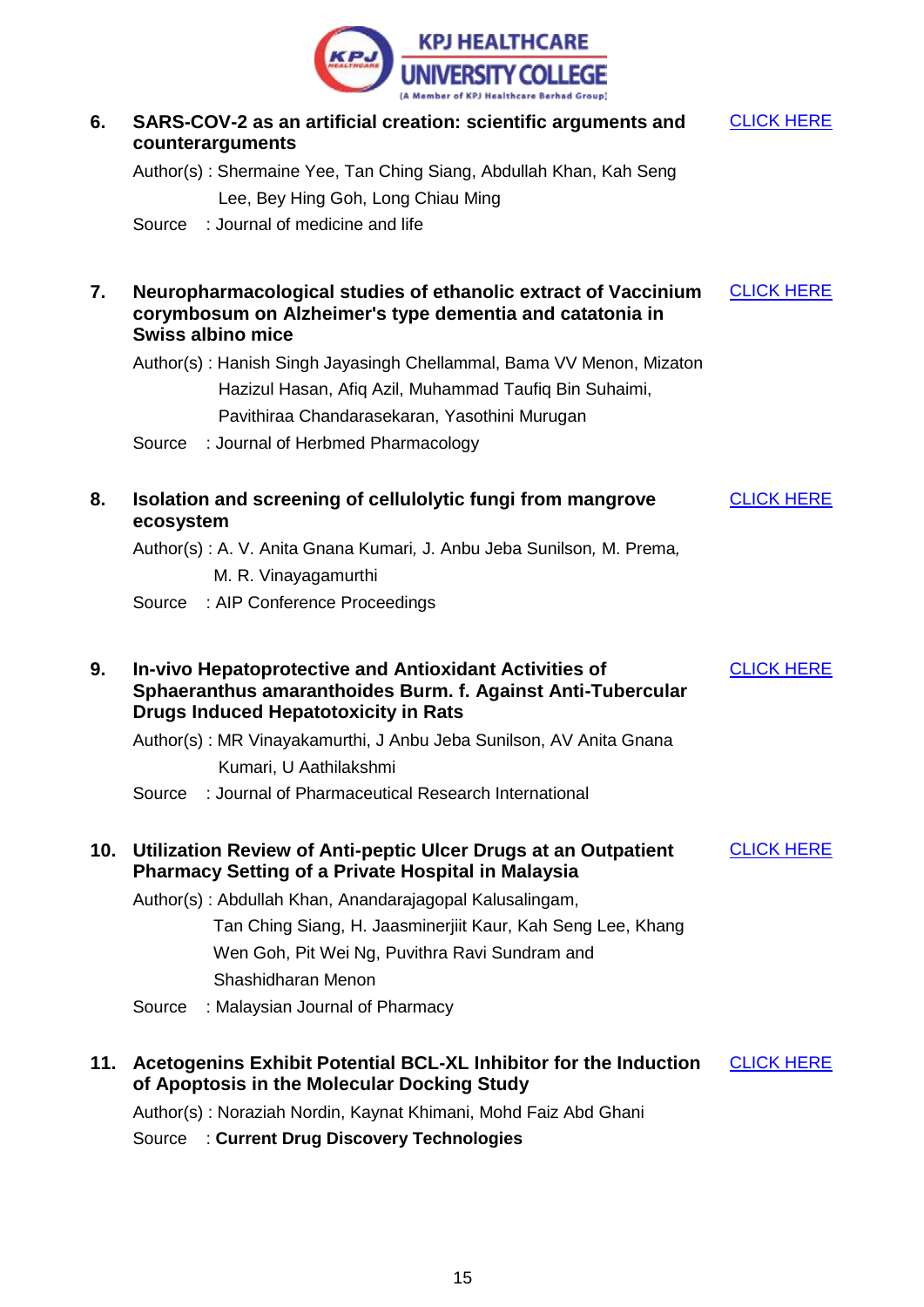

#### <span id="page-15-0"></span>**SCHOOL OF HEALTH SCIENCES**

| 1. | A Cross Sectional Retrospective Study: The Pain Outcome of<br><b>Physiotherapy Rehabilitation for Cervical Spondylosis at Private</b><br>Healthcare Institute in Negeri Sembilan           | <b>CLICK HERE</b> |
|----|--------------------------------------------------------------------------------------------------------------------------------------------------------------------------------------------|-------------------|
|    | Author(s): Izham Zain, Jeremiah Daniel, Ahmad Hakim                                                                                                                                        |                   |
|    | Source : International Journal of Medical and Exercise Science                                                                                                                             |                   |
| 2. | The Outcome of Pain Intensity Following Physiotherapy<br><b>Rehabilitation for Non-Specific Low Back Pain- A Retrospective</b><br>Study at Private Healthcare Institute in Negeri Sembilan | <b>CLICK HERE</b> |
|    | Author(s): Izham Zain, Aidil Anuar, Ahmad Hakim                                                                                                                                            |                   |
|    | Source : Physics and Technology in Medicine                                                                                                                                                |                   |
| 3. | <b>Structural, Mechanical, and Dielectric Properties of</b><br>Polydimethylsiloxane and Silicone Elastomer for the Fabrication<br>of Clinical-Grade Kidney Phantom                         | <b>CLICK HERE</b> |
|    | Author(s): Izdihar Kamal, Hairil Rashmizal Abdul Razak, Nurzulaikha                                                                                                                        |                   |
|    | Supion, Muhammad Khalis Abdul Karim, Nurul Huda Osman,                                                                                                                                     |                   |
|    | Mazlan Norkhairunnisa                                                                                                                                                                      |                   |
|    | Source<br>: mdpi                                                                                                                                                                           |                   |
| 4. | Evaluation of healthcare science student learning styles based<br><b>VARK analysis technique</b>                                                                                           | <b>CLICK HERE</b> |
|    | Author(s): Izdihar Kamal, Muhammad Khalis Abdul Karim, Mohd Mustafa<br>Awang Kechik, Xinni Ni, Hairil Rashmizal Abdul Razak                                                                |                   |
|    | : International Journal of Evaluation and Research in Education<br>Source<br>(IJERE)                                                                                                       |                   |
| 5. | Evaluation of radiation attenuation properties on a various<br>composition of polydimethylsiloxane (PDMS) for fabrication of<br>kidney phantom                                             | <b>CLICK HERE</b> |
|    | Author(s): Izdihar Kamal, Muhammad Khalis Abdul Karim, Mohd Mustafa                                                                                                                        |                   |
|    | Awang Kechik, Xinni Ni, Hairil Rashmizal Abdul Razak                                                                                                                                       |                   |

Source : Radiation Physics and Chemistry